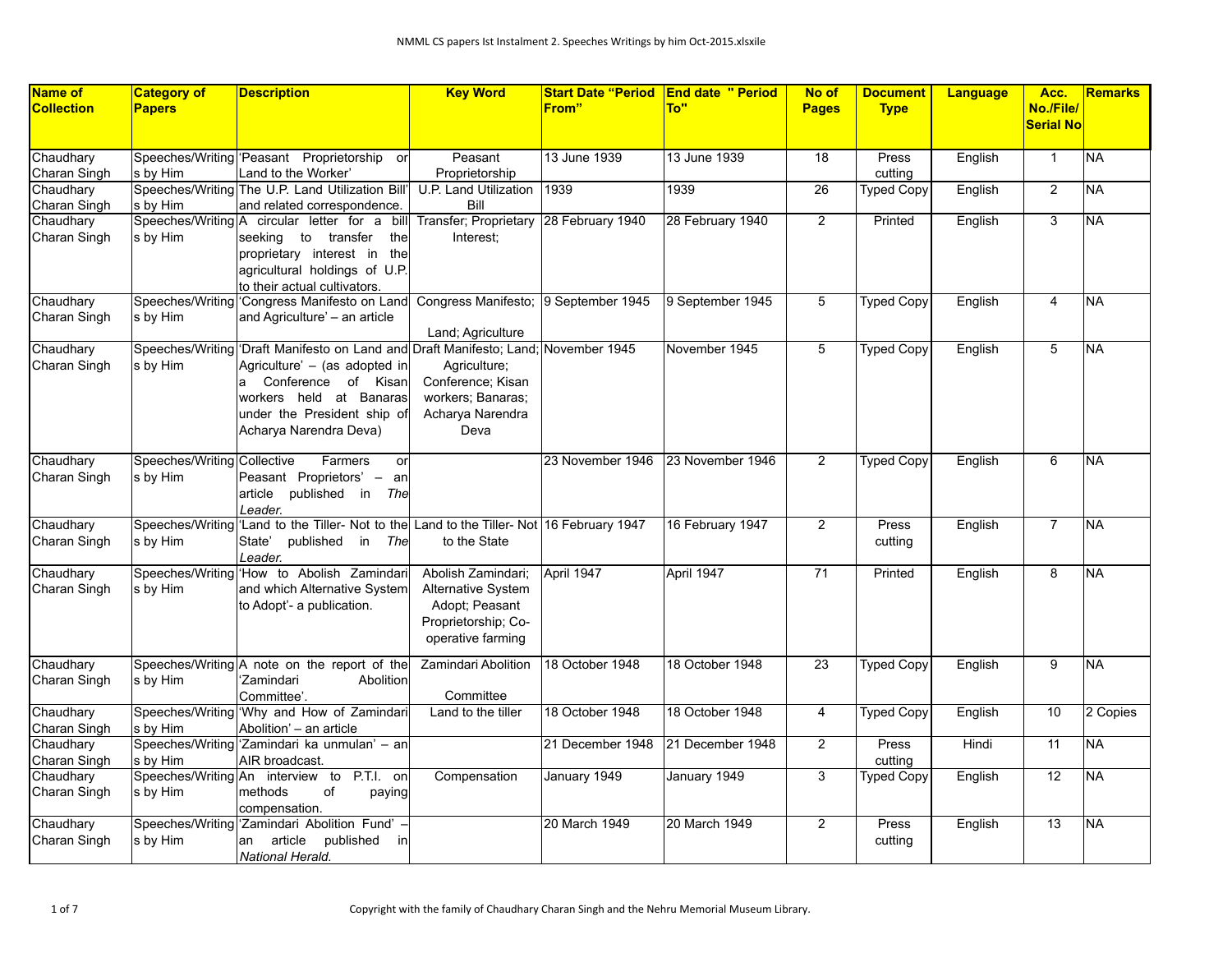| Chaudhary                 |                                       | Speeches/Writing 'Zamindari Unmulan Kosh'-               | Zamindari Unmulan   | 21 March 1949    | 21 March 1949                       | $\overline{7}$ | <b>Typed Copy</b> | Hindi   | 14              | translation              |
|---------------------------|---------------------------------------|----------------------------------------------------------|---------------------|------------------|-------------------------------------|----------------|-------------------|---------|-----------------|--------------------------|
| Charan Singh              | s by Him                              | article<br>an<br>published<br>in l                       | Kosh                |                  |                                     |                |                   |         |                 | of the                   |
|                           |                                       | Navjivan.                                                |                     |                  |                                     |                |                   |         |                 | above                    |
|                           |                                       |                                                          |                     |                  |                                     |                |                   |         |                 | article                  |
| Chaudhary                 |                                       | Speeches/Writing Kisani Ki Nai Ritiyan'- radio           | Cakbandi; land      | 2 April 1949     | 2 April 1949                        | $\overline{4}$ | <b>Typed Copy</b> | Hindi   | $\overline{15}$ | <b>NA</b>                |
| Charan Singh              | s by Him                              | talk                                                     | consolidation       |                  |                                     |                |                   |         |                 |                          |
| Chaudhary                 | Speeches/Writing Sahkari              | Kheti' $-$ A.I.R.                                        | Sahkari Kheti;      | 9 May 1949       | 9 May 1949                          | 12             | Press             | Hindi   | 16              | <b>NA</b>                |
| Charan Singh              | s by Him                              | published<br>broadcast<br>inl                            |                     |                  |                                     |                | cutting           |         |                 |                          |
|                           |                                       | Hindustan                                                | Cooperative farming |                  |                                     |                |                   |         |                 |                          |
| Chaudhary                 |                                       | Speeches/Writing Last days of Zamindari- an              |                     | 27 June 1949     | 27 June 1949                        | 9              | Press             | English | $\overline{17}$ | <b>NA</b>                |
| Charan Singh              | s by Him                              | article published in' National                           |                     |                  |                                     |                | cutting           |         |                 |                          |
|                           |                                       | Herald.                                                  |                     |                  |                                     |                |                   |         |                 |                          |
| Chaudhary                 | Speeches/Writing   A.I.R.             | broadcast<br>on                                          | Unmulan; Zamindari  | 1 August 1949    | 1 August 1949                       | 3              | Press             | Hindi   | $\overline{18}$ | <b>NA</b>                |
| Charan Singh              | s by Him                              | 'Zamindari Unmulan Kosh or                               |                     |                  |                                     |                | cutting           |         |                 |                          |
|                           |                                       | <b>Unmulan</b><br>Zamindari<br>Ke                        |                     |                  |                                     |                |                   |         |                 |                          |
|                           |                                       | Bhram <sup>®</sup><br>sambandh<br>mein                   |                     |                  |                                     |                |                   |         |                 |                          |
|                           |                                       | published in - Hindustan                                 | abolition           |                  |                                     |                |                   |         |                 |                          |
| Chaudhary                 |                                       | Speeches/Writing Kisan ki Sadh - A.I.R.                  | Kisan Sadh;         | 17 August 1949   | 17 August 1949                      | $\overline{2}$ | Press             | Hindi   | $\overline{19}$ | <b>NA</b>                |
| Charan Singh              | s by Him                              | broadcast, Lucknow                                       | Zamindari Abolition |                  |                                     |                | cutting           |         |                 |                          |
| Chaudhary                 |                                       | Speeches/Writing Bhumidhars to enjoy more                | Bhumidhars; Guru    | 27 August 1949   | 27 August 1949                      | $\mathbf{1}$   | Press             | English | $\overline{20}$ | <b>NA</b>                |
| Charan Singh              | s by Him                              | rights<br>than<br>zamindars-                             | Narain's criticism  |                  |                                     |                | cutting           |         |                 |                          |
|                           |                                       | Charan Singh's rejoinder to                              |                     |                  |                                     |                |                   |         |                 |                          |
|                           |                                       | Narain's<br>criticism'-<br>Guru                          |                     |                  |                                     |                |                   |         |                 |                          |
|                           |                                       |                                                          |                     |                  |                                     |                |                   |         |                 |                          |
| Chaudhary                 | Speeches/Writing 'Zamindari           | published in National Herald<br>Unmulan-<br>Ek           | Krantikari Yojana   |                  | 12 September 1949 12 September 1949 | $\overline{4}$ | <b>Booklet</b>    | Hindi   | $\overline{21}$ | $3$ copies               |
| Charan Singh              |                                       | Krantikari<br>Yojana' - AIR                              |                     |                  |                                     |                |                   |         |                 |                          |
|                           | s by Him                              |                                                          |                     |                  |                                     |                |                   |         |                 |                          |
| Chaudhary                 |                                       | broadcast.<br>Speeches/Writing 'Zamindari Unmulan Yojana |                     | September 1949   | September 1949                      | 8              | <b>Booklet</b>    | Hindi   | $\overline{22}$ | 3 copies                 |
|                           |                                       |                                                          |                     |                  |                                     |                |                   |         |                 |                          |
| Charan Singh<br>Chaudhary | s by Him<br>Speeches/Writing 'Sanyukt | published by the U.P. Govt.<br>Prant                     |                     | 22 October 1949  | 22 October 1949                     | 15             | <b>Booklet</b>    | Hindi   | $\overline{23}$ | $\overline{\mathsf{NA}}$ |
|                           |                                       | mein                                                     | Bhumidar; United    |                  |                                     |                |                   |         |                 |                          |
| Charan Singh              | s by Him                              | Zamindari- Vinash aur Usake                              |                     |                  |                                     |                |                   |         |                 |                          |
|                           |                                       | Adharbhut Niyam'- an AIR                                 |                     |                  |                                     |                |                   |         |                 |                          |
|                           |                                       | broadcast.                                               | Province            |                  |                                     |                |                   |         |                 |                          |
| Chaudhary                 | Speeches/Writing Har                  | Kashtkar<br>Bhumidhar                                    |                     | October 1949     | October 1949                        | $\overline{4}$ | Leaflet           | Hindi   | $\overline{24}$ | <b>NA</b>                |
| Charan Singh              | s by Him                              | Kyon Banana Chahega.                                     |                     |                  |                                     |                |                   |         |                 |                          |
| Chaudhary                 |                                       | Speeches/Writing The Socialists Contradict               | Gandhi, Narendra    | 15 November 1949 | 15 November 1949                    | $\overline{4}$ | Printed           | English | 24(A)           | NA                       |
| Charan Singh              | $ s\>$ by Him                         | Themselves' - an article                                 | Deo; criticisms of  |                  |                                     |                |                   |         |                 |                          |
|                           |                                       |                                                          | Socialists          |                  |                                     |                |                   |         |                 |                          |
| Chaudhary                 |                                       | Speeches/Writing 'U.P. Zamindari Abolition and           |                     | 15 November 1949 | 15 November 1949                    | 2              | Printed           | English | 25              | <b>NA</b>                |
| Charan Singh              | $ s\>$ by Him                         | its Raison D'etre' - an article.                         |                     |                  |                                     |                |                   |         |                 |                          |
|                           |                                       |                                                          |                     |                  |                                     |                |                   |         |                 |                          |
| Chaudhary                 | Speeches/Writing Samajvadi            | Prachar<br>Ka                                            | Khandan; refuting   | 01 November 1945 | 01 November 1945                    | 8              | <b>Booklet</b>    | Hindi   | $\overline{26}$ | 3 copies                 |
| Charan Singh              | s by Him                              | Khandan' - an article                                    | socialists          |                  |                                     |                |                   |         |                 |                          |
| Chaudhary                 | Speeches/Writing 'Zamindari           | Unmulan<br>aur                                           | Muavza;             | 5 December 1949  | 5 December 1949                     | 8              | <b>Booklet</b>    | Hindi   | $\overline{27}$ | 3 copies                 |
| Charan Singh              | s by Him                              | Muavza' - an article                                     | compensation to     |                  |                                     |                |                   |         |                 |                          |
|                           |                                       |                                                          | Zamindars           |                  |                                     |                |                   |         |                 |                          |
|                           |                                       |                                                          |                     |                  |                                     |                |                   |         |                 |                          |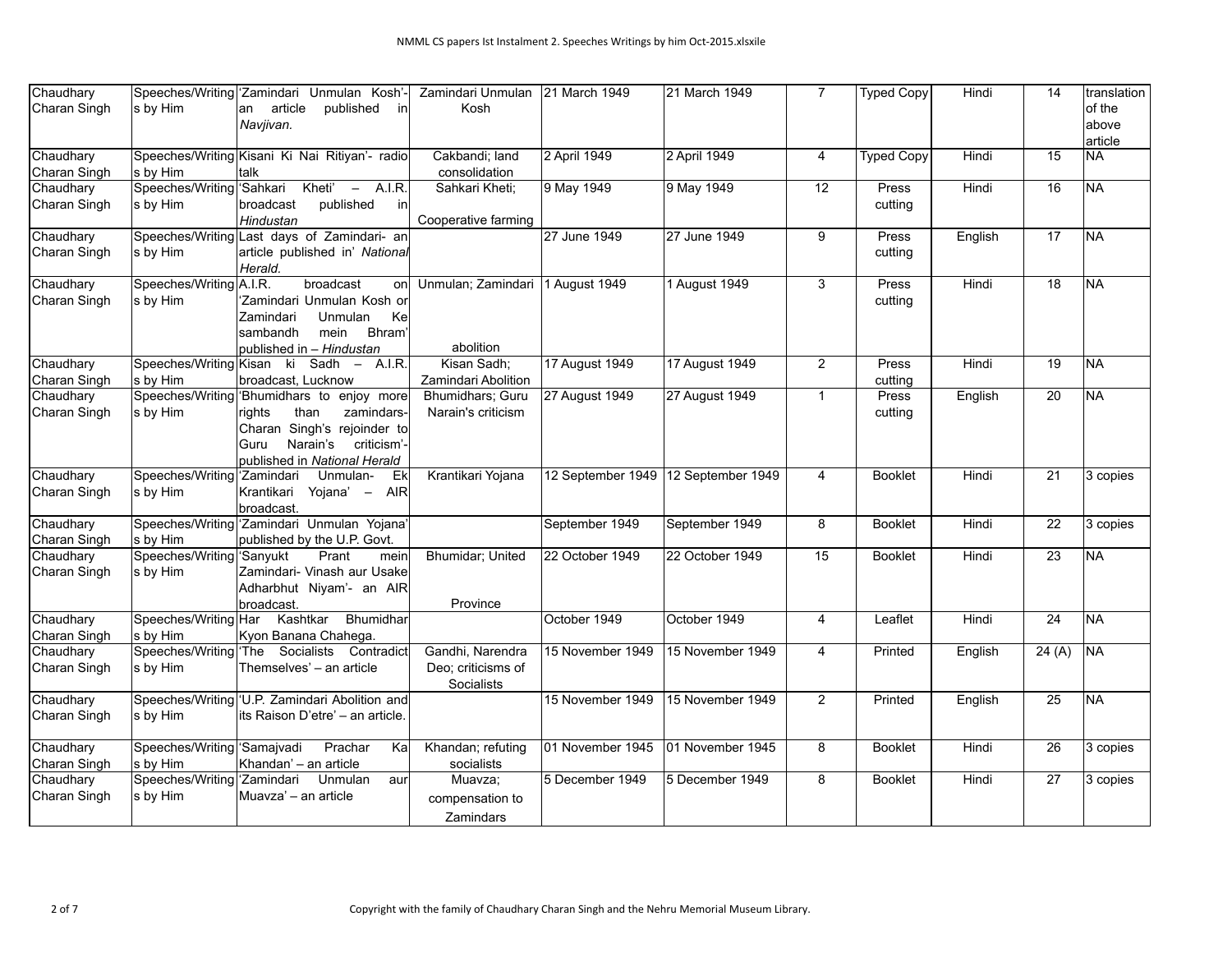| Chaudhary                 |                                 | Speeches/Writing Abolition of Zamindari in                       | Compensation;                  | 1949                    | 1949                    | $\overline{30}$ | <b>Booklets</b> | English & Hindi | $\overline{28}$ | <b>NA</b> |
|---------------------------|---------------------------------|------------------------------------------------------------------|--------------------------------|-------------------------|-------------------------|-----------------|-----------------|-----------------|-----------------|-----------|
| Charan Singh              | s by Him                        | $ U.P' -$ critics answered.                                      | Bhumidari rights:              |                         |                         |                 |                 |                 |                 |           |
|                           |                                 |                                                                  | Russia; Capitalist             |                         |                         |                 |                 |                 |                 |           |
| Chaudhary                 |                                 | Speeches/Writing 'Availability of Currency no                    | Currency; Secure               | January 1950            | 1 January 1950          | $2+2$           | Printed         | English &       | 29              | Hindi     |
| Charan Singh              | s by Him                        | Problem - Tenants Means to                                       | <b>Bhumidari Rights</b>        |                         |                         |                 |                 | Hindi           |                 | version   |
|                           |                                 | Secure Bhumidhari Rights'-                                       |                                |                         |                         |                 |                 |                 |                 | lalso     |
|                           |                                 | speech published in The U.P.                                     |                                |                         |                         |                 |                 |                 |                 | available |
|                           |                                 | Information                                                      |                                |                         |                         |                 |                 |                 |                 |           |
| Chaudhary                 | Speeches/Writing 'Why Should    | the Kisan                                                        |                                | 15 January 1950         | 15 January 1950         | $2 + 2$         | Printed         | English & Hindi | $\overline{30}$ | <b>NA</b> |
| Charan Singh              | s by Him                        | Bhumidhar?-<br>Become<br>a                                       |                                |                         |                         |                 |                 |                 |                 |           |
|                           |                                 | published in<br>' The U.P.                                       |                                |                         |                         |                 |                 |                 |                 |           |
|                           |                                 | Information'.                                                    |                                |                         |                         |                 |                 |                 |                 |           |
| Chaudhary                 |                                 | Speeches/Writing Janata Ka Kalyan' - AIR                         | Zamindari Abolition            | 8 February 1950         | 8 February 1950         | $\mathbf{2}$    | Printed         | Hindi           | $\overline{31}$ | NA        |
| Charan Singh<br>Chaudhary | s by Him                        | <b>broadcast</b><br>Speeches/Writing 'Zamindari Vinash Yojana Ke | Radio Talk AIR;                | 20 March 1950           | 20 March 1950           | $\overline{2}$  | Printed         | Hindi           | $\overline{32}$ | <b>NA</b> |
| Charan Singh              | s by Him                        | Labh- AIR broadcast                                              | Zamindari Vinash               |                         |                         |                 |                 |                 |                 |           |
| Chaudhary                 |                                 | Speeches/Writing 'Avasar Chuko Jat' - an                         | Jat; Zamindari                 | April 1950              | April 1950              | 6               | <b>Booklet</b>  | Hindi           | 33              | NA        |
| Charan Singh              | s by Him                        | article                                                          | Abolition                      |                         |                         |                 |                 |                 |                 |           |
| Chaudhary                 | Speeches/Writing <sup>1</sup> A | <b>Bloodless</b><br>Revolution                                   | A Bloodless                    | 15 August 1950          | 15 August 1950          | $\overline{12}$ | Press           | English         | $\overline{34}$ | Hindi     |
| Charan Singh              | $ s\>$ by Him                   | Agrarian Revolution in Uttar                                     | <b>Revolution</b> ; Amrita     |                         |                         |                 | cutting         |                 |                 | version   |
|                           |                                 | lPradesh<br>$\overline{\phantom{0}}$<br>an                       | article Bazar Patrika; Village |                         |                         |                 |                 |                 |                 | published |
|                           |                                 | published in The Leader and                                      | community;                     |                         |                         |                 |                 |                 |                 | in        |
|                           |                                 | Amrita Bazar Patrika                                             | <b>Bhumidhars</b>              |                         |                         |                 |                 |                 |                 | Hindustan |
|                           |                                 |                                                                  |                                |                         |                         |                 |                 |                 |                 | and       |
|                           |                                 |                                                                  |                                |                         |                         |                 |                 |                 |                 | Navjivan  |
|                           |                                 |                                                                  |                                |                         |                         |                 |                 |                 |                 | also      |
|                           |                                 |                                                                  |                                |                         |                         |                 |                 |                 |                 | attached  |
| Chaudhary                 |                                 | Speeches/Writing Zamindari Vinash our Bhumi                      | Radio Talk AIR;                | 21 January 1951         | 21 January 1951         | $\mathbf{1}$    | Press           | Hindi           | $\overline{35}$ | <b>NA</b> |
| Charan Singh              | s by Him                        | Vyavastha'- AIR broadcast.                                       |                                |                         |                         |                 | cutting         |                 |                 |           |
|                           |                                 |                                                                  | Zamindari Vinash               |                         |                         |                 |                 |                 |                 |           |
| Chaudhary                 | Speeches/Writing Kisanon ki     | Beriyan Kat<br>Rahin Hain' - AIR broadcast                       | Radio Talk AIR;                | 26 & 28 January<br>1951 | 26 & 28 January<br>1951 | $\mathbf{1}$    | Press           | Hindi           | $\overline{36}$ | <b>NA</b> |
| Charan Singh              | $ s\>$ by Him                   | published<br>Halchal<br>in                                       |                                |                         |                         |                 | cutting         |                 |                 |           |
|                           |                                 | &Navjivan'                                                       | Kisanon ki Beriyan             |                         |                         |                 |                 |                 |                 |           |
| Chaudhary                 | Speeches/Writing 'Zamindari     | Unmulan<br>Se                                                    | Zamindari Unmulan;             | 1 February 1951         | 1 February 1951         | $\mathbf{1}$    | Press           | Hindi           | SI. No.         | <b>NA</b> |
| Charan Singh              | s by Him                        | Kisanon Ko Navjivan Prapti'                                      | Kisanon Ko Navjivan            |                         |                         |                 | cutting         |                 | 37              |           |
|                           |                                 | - AIR broadcast published in                                     |                                |                         |                         |                 |                 |                 |                 |           |
|                           |                                 | Dainik ' Amrit Bazar Patrika'                                    |                                |                         |                         |                 |                 |                 |                 |           |
| Chaudhary                 |                                 | Speeches/Writing 'Uttar Pradesh Ke Kisanon                       | <b>Uttar Pradesh Ke</b>        | 2 February 1951         | 2 February 1951         | $\mathbf{1}$    | Press           | Hindi           | SI. No.         | <b>NA</b> |
| Charan Singh              | s by Him                        | Ke Liye Naye Yug Ka Uday'-                                       | Kisan; Naye Yug Ka             |                         |                         |                 | cutting         |                 | 38              |           |
|                           |                                 | an article published in                                          | Uday                           |                         |                         |                 |                 |                 |                 |           |
|                           |                                 | Buland.                                                          |                                |                         |                         |                 |                 |                 |                 |           |
| Chaudhary                 |                                 | Speeches/Writing 'Dasguna Lagan Jama Karne                       | Dasguna Lagan;                 | 6 & 8 March 1951        | 6 & 8 March 1951        | $\overline{2}$  | Press           | Hindi           | SI. No.         | <b>NA</b> |
| Charan Singh              | s by Him                        | Vale aur Zamindari Unmulan                                       | Zamindari Unmulan              |                         |                         |                 | cutting         |                 | 39              |           |
|                           |                                 | Ek Spashtikaran Published in                                     |                                |                         |                         |                 |                 |                 |                 |           |
|                           |                                 | Savadhan and Sansar                                              |                                |                         |                         |                 |                 |                 |                 |           |
|                           |                                 |                                                                  |                                |                         |                         |                 |                 |                 |                 |           |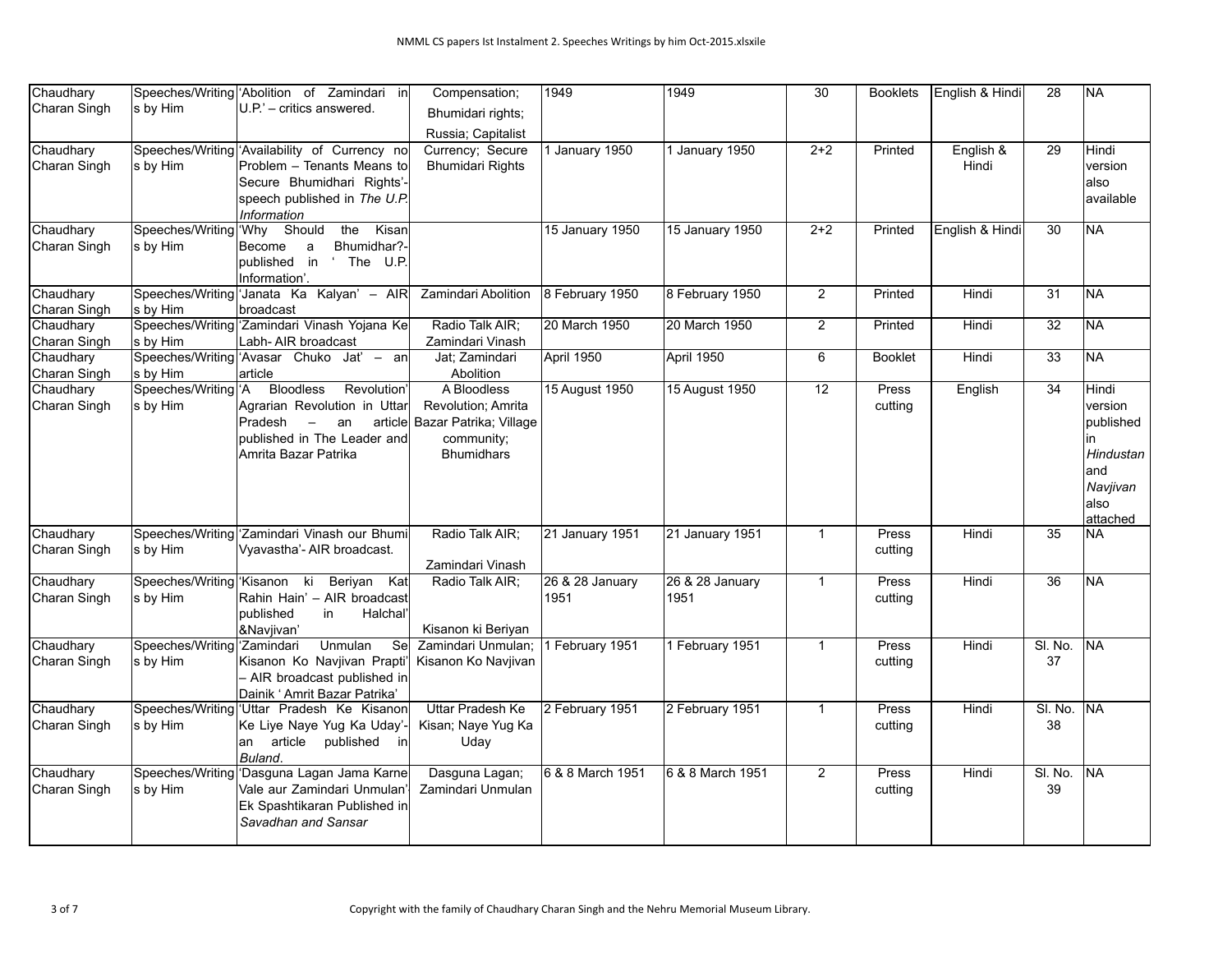| Chaudhary                 |                       | Speeches/Writing The Economic Condition of                               | The Economic                            | 23 & 30 April 1951                  | 23 & 30 April 1951 | 2              | Press       | English         | <b>SI. NO.</b> | lna               |
|---------------------------|-----------------------|--------------------------------------------------------------------------|-----------------------------------------|-------------------------------------|--------------------|----------------|-------------|-----------------|----------------|-------------------|
| Charan Singh              | s by Him              | the Peasants' - an article                                               | Condition of the                        |                                     |                    |                | cutting     |                 | 40             |                   |
|                           |                       | published in<br>National                                                 | Peasants                                |                                     |                    |                |             |                 |                |                   |
|                           |                       | Herald'                                                                  |                                         |                                     |                    |                |             |                 |                |                   |
| Chaudhary                 |                       | Speeches/Writing 'Krashakon Ki Arthik Avastha                            | Krashakon Ki Arthik                     | 1-4 May 1951                        | 1-4 May 1951       | $\overline{4}$ | Press       | Hindi           | SI. No.        | INA               |
| Charan Singh              | s by Him              | <b>Bhram</b><br>Sambandhi<br>Ka                                          | Avastha; Bhram Ka                       |                                     |                    |                | cutting     |                 | 41             |                   |
|                           |                       | Nivaran'-<br>'Amrita<br>Bazar                                            | Nivaran                                 |                                     |                    |                |             |                 |                |                   |
|                           |                       | Patrika'                                                                 |                                         |                                     |                    |                |             |                 |                |                   |
| Chaudhary<br>Charan Singh |                       | Speeches/Writing Kisanon Ke Liye Dasguna<br>laur Zamindari Unmulan' – an | Zamindari Unmulan                       | 5 June 1951                         | 5 June 1951        | $1+2$          | Press       | English & Hindi | SI. No.<br>42  | Also<br>published |
|                           | s by Him              | article published in 'Dainik                                             |                                         |                                     |                    |                | cutting     |                 |                | in 'Halchal'      |
|                           |                       | Bharat'.                                                                 |                                         |                                     |                    |                |             |                 |                | and               |
|                           |                       |                                                                          |                                         |                                     |                    |                |             |                 |                | 'Navabhar         |
|                           |                       |                                                                          |                                         |                                     |                    |                |             |                 |                | lat               |
|                           |                       |                                                                          |                                         |                                     |                    |                |             |                 |                |                   |
| Chaudhary                 | Speeches/Writing Myth | Agricultural<br>of                                                       | Myth of Agricultural                    | 17 September 1951 17 September 1951 |                    | $3 + 2$        | Press       | English         | SI. No.        | Also              |
| Charan Singh              | s by Him              | Prosperity' - A Rejoinder- an                                            | Prosperity                              |                                     |                    |                | cutting     |                 | 43             | available II      |
|                           |                       | article published in 'The                                                |                                         |                                     |                    |                |             |                 |                | part              |
|                           |                       | Pioneer'                                                                 |                                         |                                     |                    |                |             |                 |                | published         |
|                           |                       |                                                                          |                                         |                                     |                    |                |             |                 |                | in                |
|                           |                       |                                                                          |                                         |                                     |                    |                |             |                 |                | 'National         |
|                           |                       | Speeches/Writing Kisanon Ki Arthik Avast                                 | Kisanon Ki Arthik                       | 25-28 September                     | 25-28 September    |                | Press       | Hindi           | SI. No.        | Herald'           |
| Chaudhary<br>Charan Singh | s by Him              | haemin Nishchit Unnati' - an Avast haemin Nishchit 1951                  |                                         |                                     | 1951               | 4              | cutting     |                 | 44             | NA.               |
|                           |                       | article published in ' Amrita                                            | Unnati                                  |                                     |                    |                |             |                 |                |                   |
|                           |                       | Bazar Patrika'                                                           |                                         |                                     |                    |                |             |                 |                |                   |
| Chaudhary                 |                       | Speeches/Writing 'Uttar Pradesh Ke Kisanon Ki                            | Uttar Pradesh; Arthik   14 October 1951 |                                     | 14 October 1951    | 6              | Press       | Hindi           | SI. No.        | <b>NA</b>         |
| Charan Singh              | s by Him              | Yuddhakalin Arthik Sthiti Ke Sthiti; Shri Venkatesh;                     |                                         |                                     |                    |                | cutting     |                 | 45             |                   |
|                           |                       | mein<br>Sambandh<br>Shri                                                 | Narayan Tiwari                          |                                     |                    |                |             |                 |                |                   |
|                           |                       | Venkatesh, Narayan Tiwari                                                |                                         |                                     |                    |                |             |                 |                |                   |
|                           |                       | Bhram' - an<br>article<br>Ko.                                            |                                         |                                     |                    |                |             |                 |                |                   |
|                           |                       | published in ' Naya Bharat                                               |                                         |                                     |                    |                |             |                 |                |                   |
|                           |                       | Saptahik '                                                               |                                         |                                     |                    |                |             |                 |                |                   |
| Chaudhary                 |                       | Speeches/Writing Finale of Feudalism in Uttar<br>Pradesh'- a statement   | Feudalism; Village                      | 1 July 1952                         | 1 July 1952        | 15             | Cyclostyled | English         | SI. No.<br>46  | <b>NA</b>         |
| Charan Singh              | s by Him              |                                                                          | community;                              |                                     |                    |                | Copy        |                 |                |                   |
|                           |                       |                                                                          | cooperative farming;                    |                                     |                    |                |             |                 |                |                   |
|                           |                       |                                                                          | land consolidation                      |                                     |                    |                |             |                 |                |                   |
| Chaudhary                 |                       | Speeches/Writing Co-operative and Collective                             | <b>Collective Farming</b>               | 1 August 1952                       | 1 August 1952      | $1 + 1$        | Press       | English & Hindi | SI. No.        | Also              |
| Charan Singh              | s by Him              | Farming'<br>$\sim$ $-$<br>an<br>article                                  |                                         |                                     |                    |                | cutting     |                 | 47             | available         |
|                           |                       | published in 'Daily Leader:                                              |                                         |                                     |                    |                |             |                 |                | Hindi             |
|                           |                       |                                                                          |                                         |                                     |                    |                |             |                 |                | veersion          |
|                           |                       |                                                                          |                                         |                                     |                    |                |             |                 |                | published         |
|                           |                       |                                                                          |                                         |                                     |                    |                |             |                 |                | in 'Daily         |
|                           |                       |                                                                          |                                         |                                     |                    |                |             |                 |                | Vishwamit<br>ra'  |
| Chaudhary                 |                       | Speeches/Writing Zamindari Vinash Qanun Ka                               | Zamindari Vinash;                       | 1952                                | 1952               | 31             | Printed     | Hindi           | SI. No.        | 3 copies          |
| Charan Singh              | s by Him              | Sar'- a booklet.                                                         | Qanun Ka Sar                            |                                     |                    |                |             |                 | 48             |                   |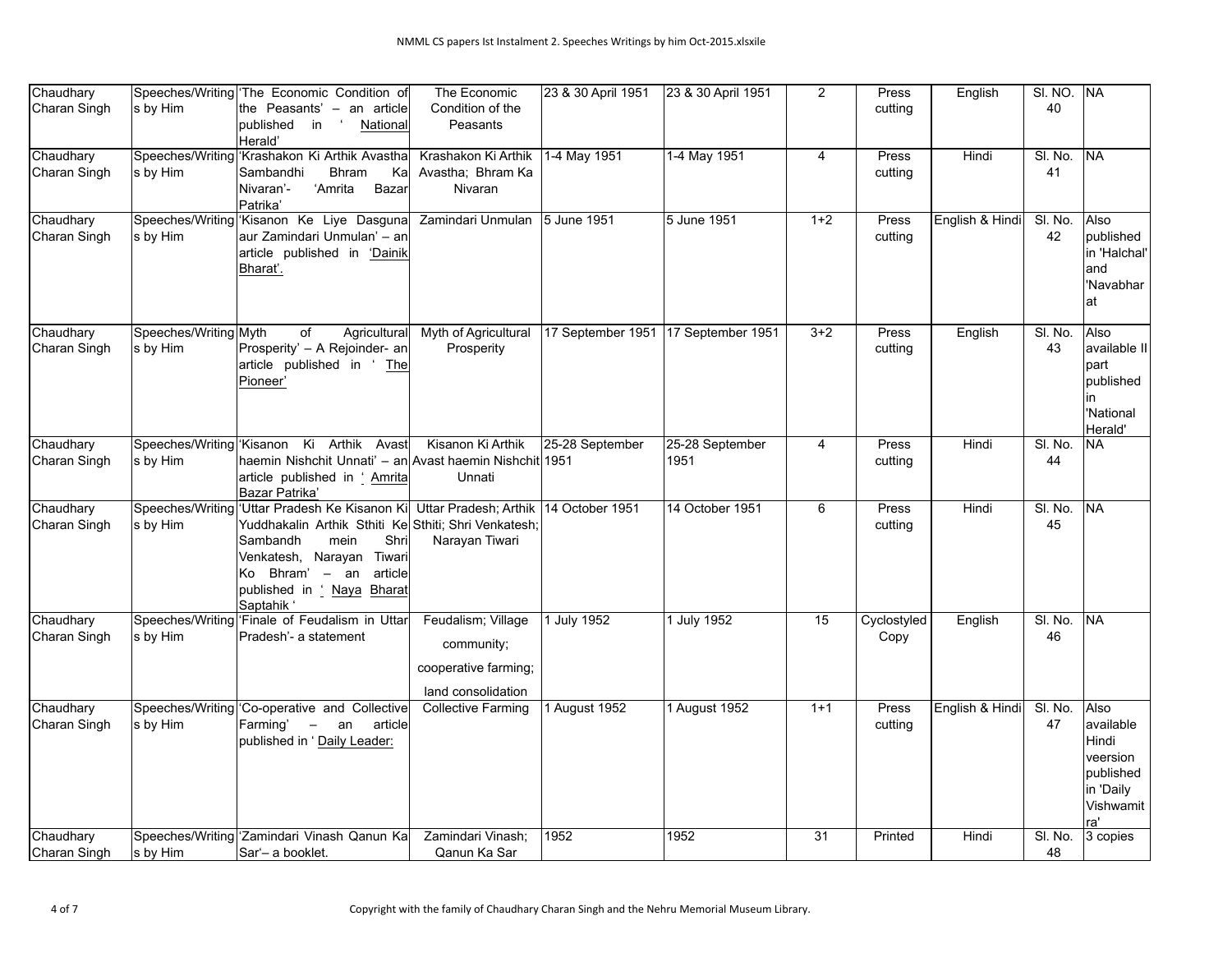| Chaudhary    |                          | Speeches/Writing 'Samantshahi Ka Lop' - a                                      | Samantshahi                         | 1952            | 1952            | 16             | Printed           | Hindi                      | SI. No.49 NA |            |
|--------------|--------------------------|--------------------------------------------------------------------------------|-------------------------------------|-----------------|-----------------|----------------|-------------------|----------------------------|--------------|------------|
| Charan Singh | s by Him                 | booklet                                                                        |                                     |                 |                 |                |                   |                            |              |            |
| Chaudhary    |                          | Speeches/Writing 'Patwaris in New Set - up' -                                  | Patwaris                            | 12 January 1953 | 12 January 1953 | $\overline{7}$ | <b>Typed Copy</b> | English                    | SI. No.      | NA         |
| Charan Singh | s by Him                 | lan article                                                                    |                                     |                 |                 |                |                   |                            | 50           |            |
| Chaudhary    |                          | Speeches/Writing Statement made as Minister                                    | Demands; State                      | 5 February 1953 | 5 February 1953 | $\overline{2}$ | <b>Typed Copy</b> | English                    | SI. No.      | <b>NA</b>  |
| Charan Singh | s by Him                 | for Revenue and Agriculture,                                                   | <b>Patwaris Association</b>         |                 |                 |                |                   |                            | 51           |            |
|              |                          | U.P. regarding the demands                                                     |                                     |                 |                 |                |                   |                            |              |            |
|              |                          | State<br>Patwaris<br>lof                                                       |                                     |                 |                 |                |                   |                            |              |            |
|              |                          | Association.                                                                   |                                     |                 |                 |                |                   |                            |              |            |
| Chaudhary    |                          | Speeches/Writing Radio talk on 'Chakbandi'                                     | Chakbandi; land                     | 8 March 1953    | 8 March 1953    | 5              | <b>Typed Copy</b> | Hindi                      | SI. No.      | INA        |
| Charan Singh | s by Him                 |                                                                                | consolidation                       |                 |                 |                |                   |                            | 52           |            |
| Chaudhary    |                          | Speeches/Writing Bhumidharon ka Prasar' -                                      | Bhumidharon ka                      | 4 May 1953      | 4 May 1953      | 5              | <b>Typed Copy</b> | Hindi                      | SI. No.      | <b>NA</b>  |
| Charan Singh | $ s\>$ by Him            | radio talk                                                                     | Prasar; Zamindari                   |                 |                 |                |                   |                            | 53           |            |
|              |                          |                                                                                | Abolition; Peasant                  |                 |                 |                |                   |                            |              |            |
|              |                          |                                                                                | Proprietorship                      |                 |                 |                |                   |                            |              |            |
| Chaudhary    |                          | Speeches/Writing Trees and Groves in U.P.                                      | <b>Trees and Groves</b>             | 11 May 1953     | 11 May 1953     | 1              | Press             | English                    | SI. No.      | <b>NA</b>  |
| Charan Singh | $ s\>$ by Him            | Law and Policy' - an article                                                   |                                     |                 |                 |                | cutting           |                            | 54           |            |
|              |                          | published in 'Daily National                                                   |                                     |                 |                 |                |                   |                            |              |            |
|              |                          | Herald'. 'The Telegraph' and                                                   |                                     |                 |                 |                |                   |                            |              |            |
|              |                          | 'Daily Leader'.                                                                |                                     |                 |                 |                |                   |                            |              |            |
| Chaudhary    |                          | Speeches/Writing Radio talk on 'Takavi'.                                       | Radio talk AIR; Takavi 30 May 1953  |                 | 30 May 1953     | 3              | <b>Typed Copy</b> | Hindi                      | SI. No.      | <b>NA</b>  |
| Charan Singh | s hy Him                 |                                                                                |                                     |                 |                 |                |                   |                            | 55           |            |
| Chaudhary    |                          | Speeches/Writing An article on the question of Question; Abolition of May 1953 |                                     |                 | May 1953        | $8 + 1$        | <b>Typed Copy</b> | English                    | SI. No.      | Also       |
| Charan Singh | $ s\>$ by Him            | 'Abolition of Zamindari in Hill                                                |                                     |                 |                 |                |                   |                            | 56           | attached a |
|              |                          | Patties'<br>published<br>inl                                                   | Zamindari; Hill                     |                 |                 |                |                   |                            |              | forwarding |
|              |                          | 'Pioneer'.                                                                     |                                     |                 |                 |                |                   |                            |              | letter     |
| Chaudhary    |                          | Speeches/Writing A note on 'The Problem of Problem of Adhivasis; 7 August 1953 | Patties; Kumaon                     |                 |                 | $26 + 1$       |                   |                            | SI. No.      | Also       |
|              |                          |                                                                                |                                     |                 | 7 August 1953   |                | <b>Typed Copy</b> | English                    |              |            |
| Charan Singh | s by Him                 | İAdhivasis'                                                                    | G.B. Pant                           |                 |                 |                |                   |                            | 57           | attached a |
|              |                          |                                                                                |                                     |                 |                 |                |                   |                            |              | forwarding |
|              |                          |                                                                                |                                     |                 |                 |                |                   |                            |              | letter     |
| Chaudhary    | Speeches/Writing Land    | Reform<br>Uttar<br>in                                                          | Land Reform; Uttar                  | 15 August 1953  | 15 August 1953  | 1              | Press             | English                    | SI. No.      | <b>NA</b>  |
| Charan Singh | $ s\>$ by Him            | Pradesh'<br>article<br>$\sim$ $-$<br>an                                        | Pradesh                             |                 |                 |                | cutting           |                            | 58           |            |
|              |                          | published in 'The Thought '.                                                   |                                     |                 |                 |                |                   |                            |              |            |
| Chaudhary    |                          | Speeches/Writing   'Consolidation of Holdings' -                               | Land consolidation;                 | 15 August 1953  | 15 August 1953  | $6 + 5$        |                   | Typed Copy English & Hindi | SI. No.      | Also       |
| Charan Singh | s by Him                 | an article published in Amrita                                                 | land management                     |                 |                 |                |                   |                            | 59           | available  |
|              |                          | Bazar Patrika                                                                  | committee                           |                 |                 |                |                   |                            |              | in Hindi   |
| Chaudhary    | Speeches/Writing Summary | the address<br>of                                                              | Bahraich; Panchayat 9 December 1953 |                 | 9 December 1953 | $\overline{4}$ | <b>Typed Copy</b> | English                    | SI. No.      | NA         |
| Charan Singh | s by Him                 | Bahraich, as<br>delivered at                                                   |                                     |                 |                 |                |                   |                            | 60           |            |
|              |                          | Minister for Revenue and                                                       | in UP; Soil                         |                 |                 |                |                   |                            |              |            |
|              |                          | Agriculture                                                                    | <b>Conservation Bill</b>            |                 |                 |                |                   |                            |              |            |
|              |                          |                                                                                |                                     |                 |                 |                |                   |                            |              |            |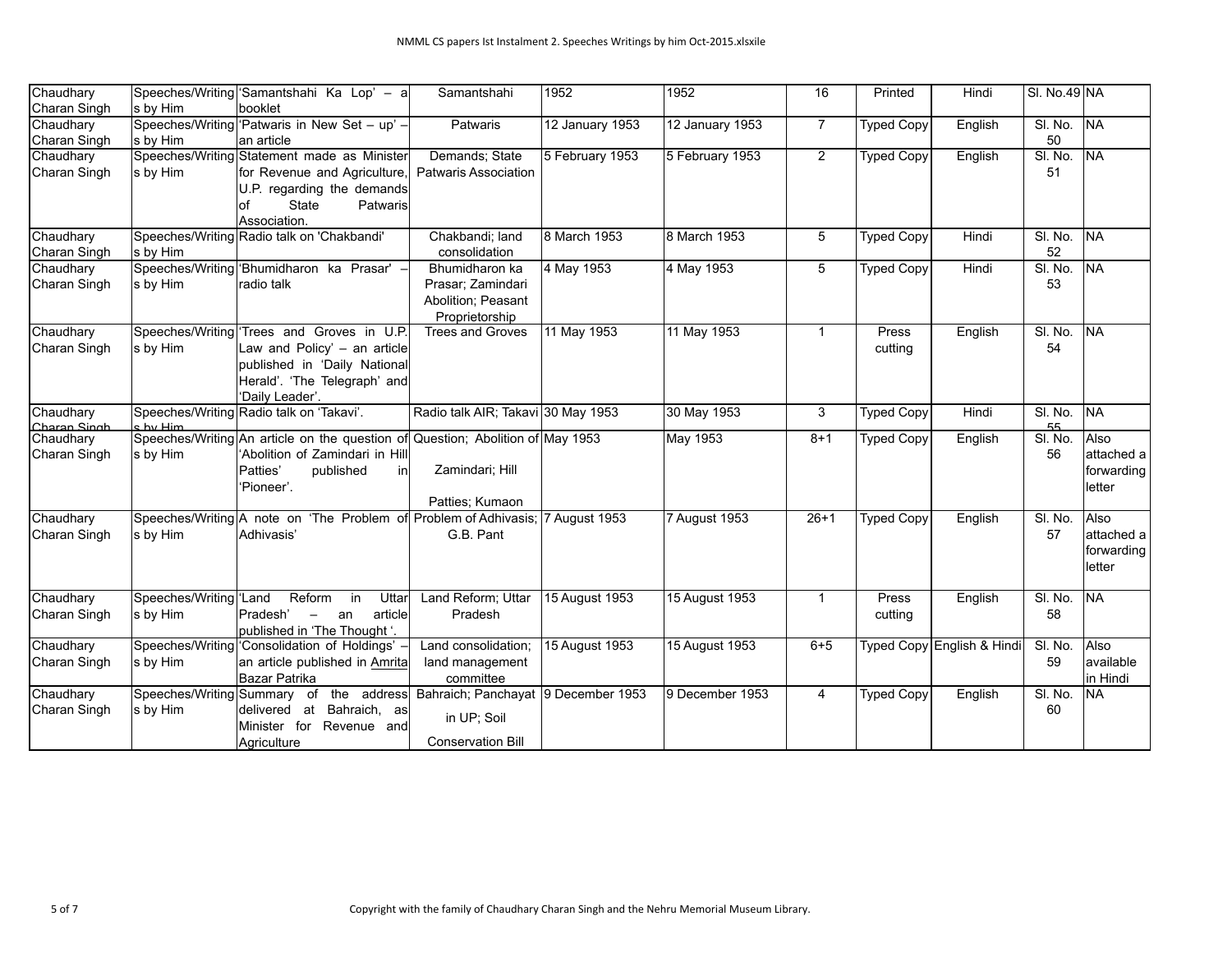| Chaudhary    | Speeches/Writing Radio | talk<br>'Bhumi<br>on                                                             | Bhumi Prabandhak                    | 12 March 1954    | 12 March 1954    | $\overline{4}$ | <b>Typed Copy</b> | Hindi                      | SI. No. | <b>NA</b>        |
|--------------|------------------------|----------------------------------------------------------------------------------|-------------------------------------|------------------|------------------|----------------|-------------------|----------------------------|---------|------------------|
| Charan Singh | s by Him               | Prabandhak Samiti'.                                                              | Samiti: Peasant                     |                  |                  |                |                   |                            | 60(A)   |                  |
|              |                        |                                                                                  |                                     |                  |                  |                |                   |                            |         |                  |
|              |                        |                                                                                  | Proprietorship; Village             |                  |                  |                |                   |                            |         |                  |
|              |                        |                                                                                  | community; land                     |                  |                  |                |                   |                            |         |                  |
|              |                        |                                                                                  | management                          |                  |                  |                |                   |                            |         |                  |
|              |                        |                                                                                  | committee                           |                  |                  |                |                   |                            |         |                  |
| Chaudhary    | Speeches/Writing Gram  | Samaj<br>Ka<br>Naya                                                              | Radio Talk AIR; Gram 23 August 1954 |                  | 23 August 1954   | 3              | <b>Typed Copy</b> | Hindi                      | SI. No. | <b>NA</b>        |
| Charan Singh | ∣s by Him              | Sangathan' - radio broadcast                                                     | Samaj Ka Naya                       |                  |                  |                |                   |                            | 61      |                  |
|              |                        |                                                                                  | Sangathan;                          |                  |                  |                |                   |                            |         |                  |
|              |                        |                                                                                  | Panchayats                          |                  |                  |                |                   |                            |         |                  |
| Chaudhary    |                        | Speeches/Writing Letter to the editor published                                  | land redistribution                 | 18 March 1955    | 18 March 1955    | 8              | <b>Typed Copy</b> | English                    | SI. No. | NA               |
| Charan Singh | s by Him               | in the ' National Herald                                                         |                                     |                  |                  |                |                   |                            | 62      |                  |
|              |                        | regarding land redistribution                                                    |                                     |                  |                  |                |                   |                            |         |                  |
| Chaudhary    |                        | Speeches/Writing His talk on Uttar Pradesh                                       | Radio Talk AIR; Uttar 29 March 1955 |                  | 29 March 1955    | 6              | <b>Typed Copy</b> | Hindi                      | SI. No. | lna              |
| Charan Singh | s by Him               | mein Chakbandi Ki Pragati'                                                       | Pradesh; Chakbandi                  |                  |                  |                |                   |                            | 63      |                  |
|              |                        |                                                                                  | Ki Pragati                          |                  |                  |                |                   |                            |         |                  |
| Chaudhary    |                        | Speeches/Writing Letter to the editor National                                   |                                     | 9 April 1955     | 9 April 1955     | 11             | <b>Typed Copy</b> | English                    | SI. No. | <b>NA</b>        |
| Charan Singh | s by Him               | Herald regarding criticism of                                                    |                                     |                  |                  |                |                   |                            | 64      |                  |
|              |                        | his (Charan Singh) views on                                                      |                                     |                  |                  |                |                   |                            |         |                  |
|              |                        | lland redistribution.                                                            |                                     |                  |                  |                |                   |                            |         |                  |
| Chaudhary    |                        | Speeches/Writing 'Agrarian Revolution in Uttar                                   | <b>Agrarian Revolution</b>          | 15 August 1955   | 15 August 1955   | $1 + 9$        | Press             | English                    | SI. No. | lAlso            |
| Charan Singh | s by Him               | Pradesh'<br>$\overline{\phantom{m}}$<br>an<br>article                            |                                     |                  |                  |                | cutting           |                            | 65      | available        |
|              |                        | published in 'The Leader'                                                        |                                     |                  |                  |                |                   |                            |         | in typed         |
|              |                        |                                                                                  |                                     |                  |                  |                |                   |                            |         | copy in          |
|              |                        |                                                                                  |                                     |                  |                  |                |                   |                            |         | Hindi<br>version |
| Chaudhary    |                        | Speeches/Writing Radio talk on 'Taqavi ke Radio talk AIR; Taqavi 24 October 1955 |                                     |                  | 24 October 1955  | 5              | <b>Typed Copy</b> | Hindi                      | SI. No. | <b>NA</b>        |
| Charan Singh | s by Him               | Niyam'                                                                           | ke Niyam                            |                  |                  |                |                   |                            | 66      |                  |
| Chaudhary    |                        | Speeches/Writing Chakbandi Ki Pragati- Radio                                     | Radio Talk AIR;                     | [16 July 1956]   | [16 July 1956]   | 5              | <b>Typed Copy</b> | Hindi                      | SI. No. | <b>NA</b>        |
| Charan Singh | s by Him               | broadcast.                                                                       | Chakbandi; land                     |                  |                  |                |                   |                            | 67      |                  |
|              |                        |                                                                                  | consolidation                       |                  |                  |                |                   |                            |         |                  |
| Chaudhary    |                        | Speeches/Writing Radio talk on Uttar Pradesh                                     | Radio Talk AIR;                     | 12 December 1956 | 12 December 1956 | 3              | <b>Typed Copy</b> | Hindi                      | SI. No. | NA               |
| Charan Singh | s by Him               | mein Chakbandi.                                                                  | Chakbandi; land                     |                  |                  |                |                   |                            | 68      |                  |
|              |                        |                                                                                  | consolidation                       |                  |                  |                |                   |                            |         |                  |
| Chaudhary    |                        | Speeches/Writing Draft letter to Chief Minister                                  | Land reforms                        | 19 December 1956 | 19 December 1956 | 3              | <b>Typed Copy</b> | English                    | SI. No. | NA               |
| Charan Singh | s by Him               | regarding land reforms                                                           |                                     |                  |                  |                |                   |                            | 69      |                  |
| Chaudhary    |                        | Speeches/Writing Broadcast on 'Abolition of                                      | Radio Talk AIR;                     | February 1957    | February 1957    | $10+10$        |                   | Typed copy English & Hindi | SI. No. | NA               |
| Charan Singh | s by Him               | Zamindari in Urban Areas'                                                        | Zamindari; Urban                    |                  |                  |                |                   |                            | 70      |                  |
|              |                        |                                                                                  | Areas                               |                  |                  |                |                   |                            |         |                  |
| Chaudhary    |                        | Speeches/Writing Chakbandi mein Janata Ka                                        | Radio Talk AIR;                     | 4 January 1958   | 4 January 1958   | $\overline{4}$ | <b>Typed Copy</b> | Hindi                      | SI. No. | <b>NA</b>        |
| Charan Singh | s by Him               | Sahyog'- radio broadcast.                                                        | Chakbandi mein                      |                  |                  |                |                   |                            | 71      |                  |
|              |                        |                                                                                  | Janata Ka Sahyog                    |                  |                  |                |                   |                            |         |                  |
| Chaudhary    |                        | Speeches/Writing Radio talk on 'Taqavi'                                          | Radio Talk AIR;                     | 17 February 1958 | 17 February 1958 | $\overline{4}$ | <b>Typed Copy</b> | Hindi                      | SI. No. | <b>NA</b>        |
| Charan Singh | s by Him               |                                                                                  | Taqavi                              |                  |                  |                |                   |                            | 72      |                  |